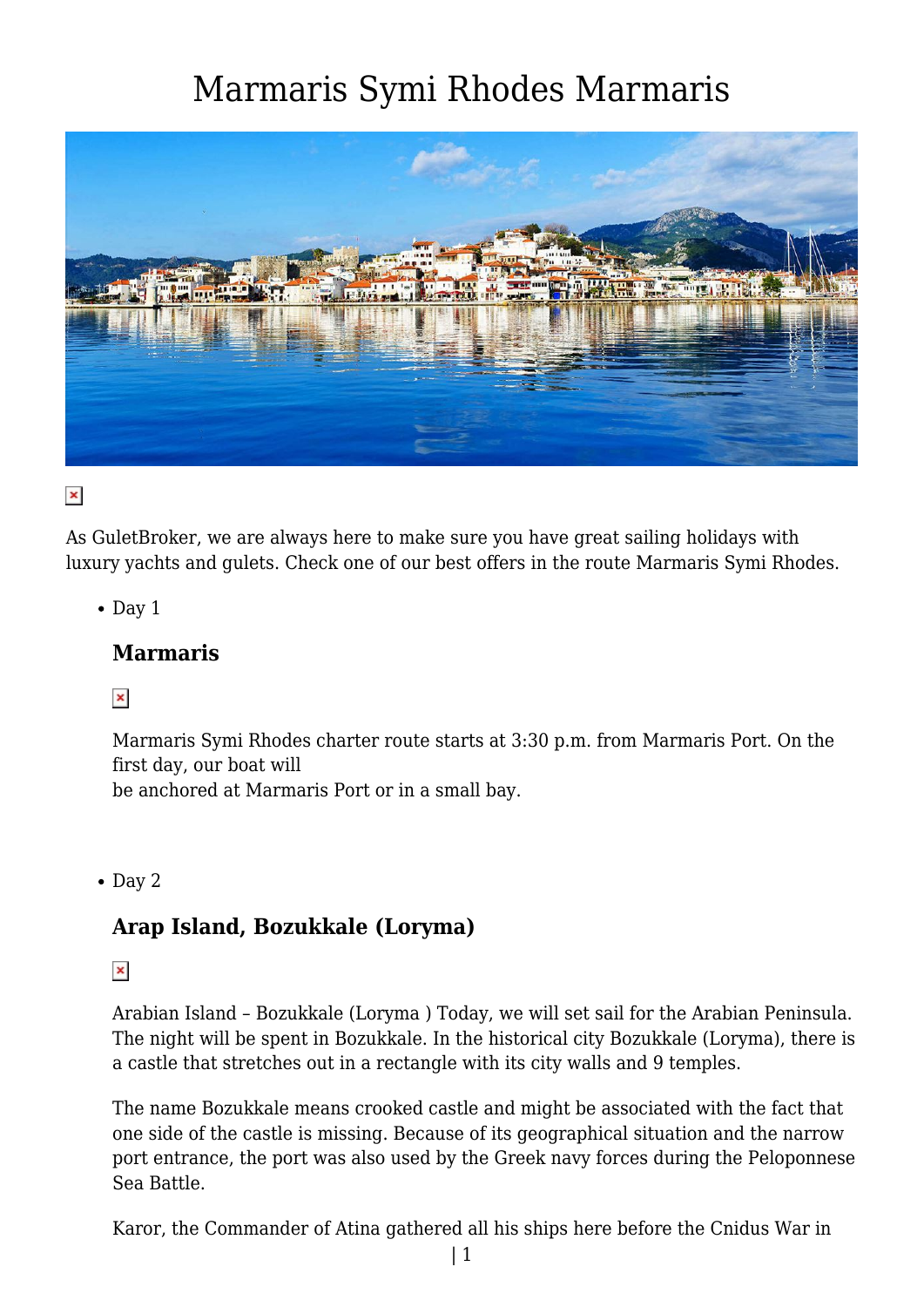395 B.C., and Demetrios; the son of Antigonos used this port for the preparations before attacking Rhodes in 305 B.C..

• Day 3

### **Bozburun**

 $\pmb{\times}$ 

After docking in Dirsekbükü, we will go to Bozburun. Bozburun is a small fishing town. This area was popular and suitable for sponge-diving but nowadays the people of the island are no more interested in sponge-diving as it is not worthy and is dangerous. In the last years, sponge-diving is replaced by gulet tourism and Bozburun Gulets nowadays could

take its place in this sector.

 $\bullet$  Day 4

### **Bencik Bay / Datca**

#### $\pmb{\times}$

Our first stop will be the Bencik Bay; which has a very narrow entrance but a unique view once you get inside. Bencik is located at the narrowest part of the peninsula that divides the Hisaronu Gulf from the Gokova Gulf but it is closer to Hisaronu. In 550s B.C. the Cnidus people wanted to dig a tunnel in the narrowest land piece of the peninsula between the Hisaronu Gulf and the Gokova Gulf as a defense line against the Persians.

That way they would make two peninsulas one island and the defense easier. They started with diligence and put a lot of effort; however, in the end, they could not manage and the city was conquered by the Persians. We will sail to Datça to have dinner and spend the night.

 $\bullet$  Day 5

### **Symi Island**

 $\pmb{\times}$ 

Completing all paperwork and formalities, we will set sail for the first stop on the Greek island Symi. You can see the shore-side with its neo-classical houses and the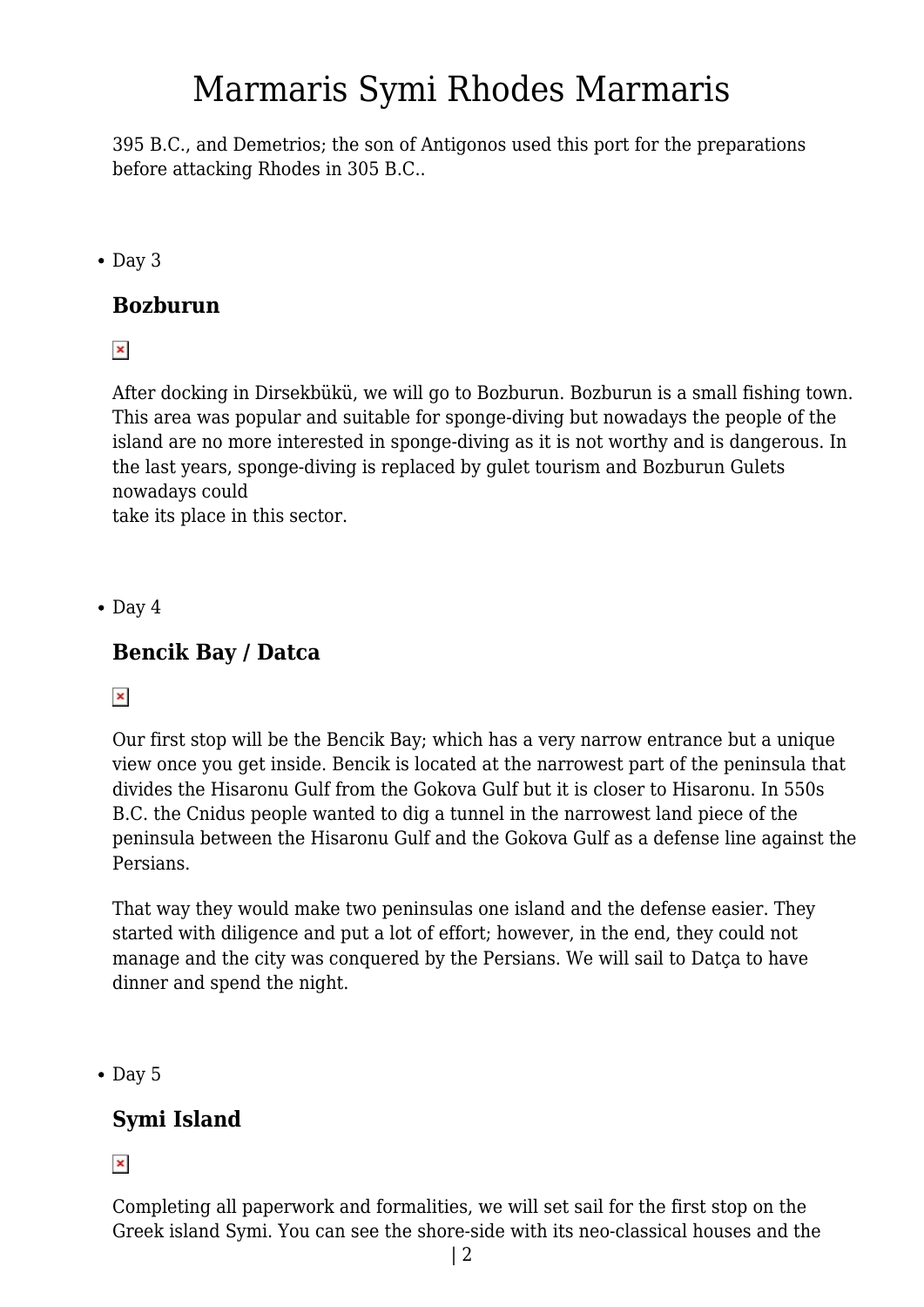peripheral districts. You are going to adore Simi for its pine and oak forests and unique bays.

 $\bullet$  Day 6

### **Rhodes Island**

 $\pmb{\times}$ 

Sailing to Rhodes early in the morning. Rhodes is the largest of the Dodecanese islands. The island is a very popular holiday place as it has one of the best-protected and the largest European Medieval city and has warm weather almost 300 days a year. Rhodes has been a home for many civilizations; starting with the knights of St.John in the Middle Ages, then Ottomans and İtalians; thus the island has a unique historical harmony and the beauty of these three.

The main port Rhodes is the Rhodes City which bears the same name with the island. The other very touristic areas of Rhodes island are; Lindos and Kamiros. The city, which is still surrounded by 12meter-thick city-walls, gives you the feeling of traveling back to Medieval times especially when you walk around its narrow, stone-paved roads. After dinner, our guests are highly recommended to enjoy a Rhodes night out

 $\bullet$  Day 7

### **Marmaris**

 $\pmb{\times}$ 

After checking in through the customs office in Marmaris, we will have a break for lunch and for a swim on Cennet Island. Later, depends on your wish, we will anchor at

Marmaris Harbour or in a small bay.

 $\bullet$  Day 8

### **Marmaris**

 $\pmb{\times}$ 

We will leave the boat by 10:30 after breakfast.

Please contact us if you need further information about the route Marmaris Symi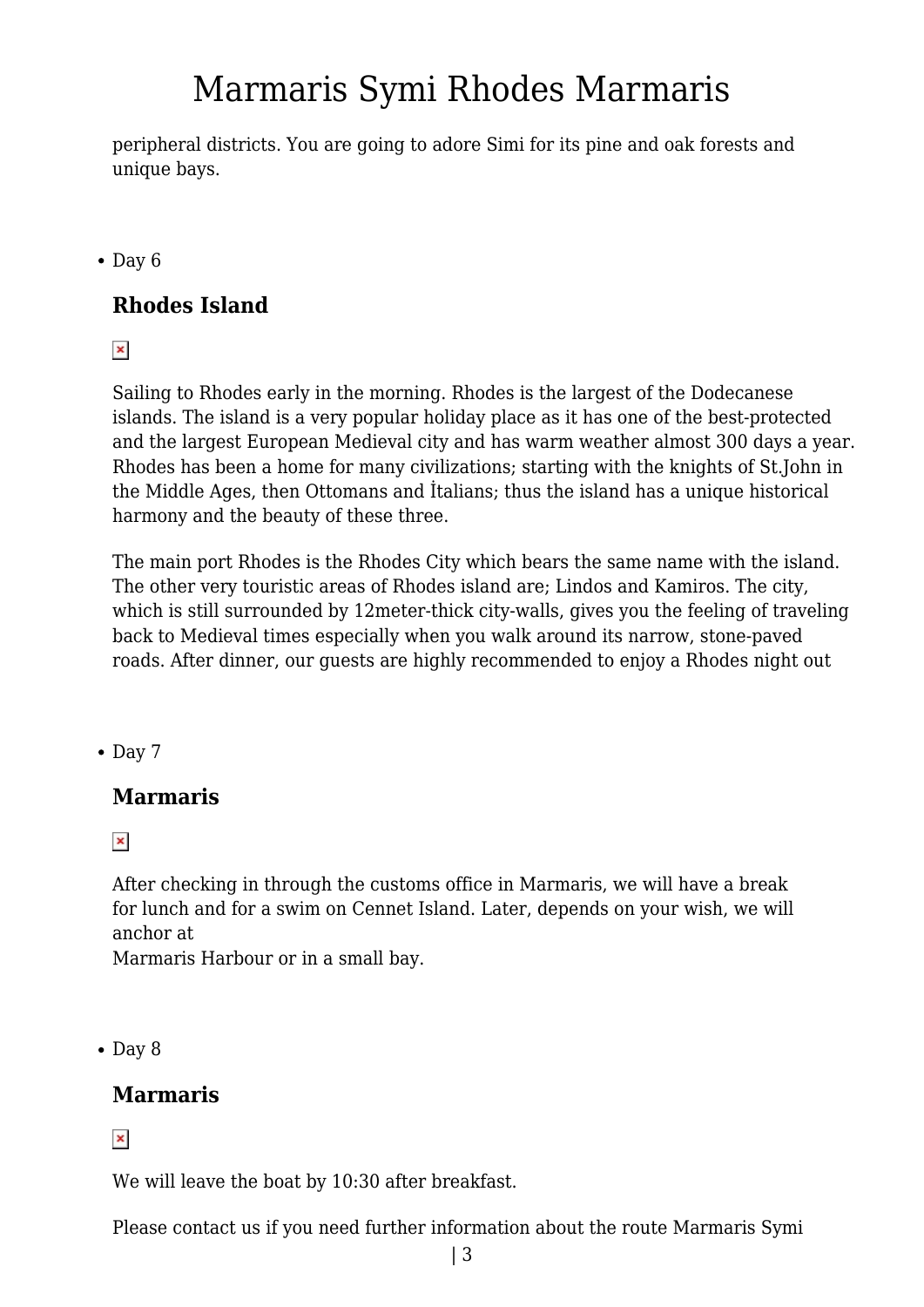Rhodes.

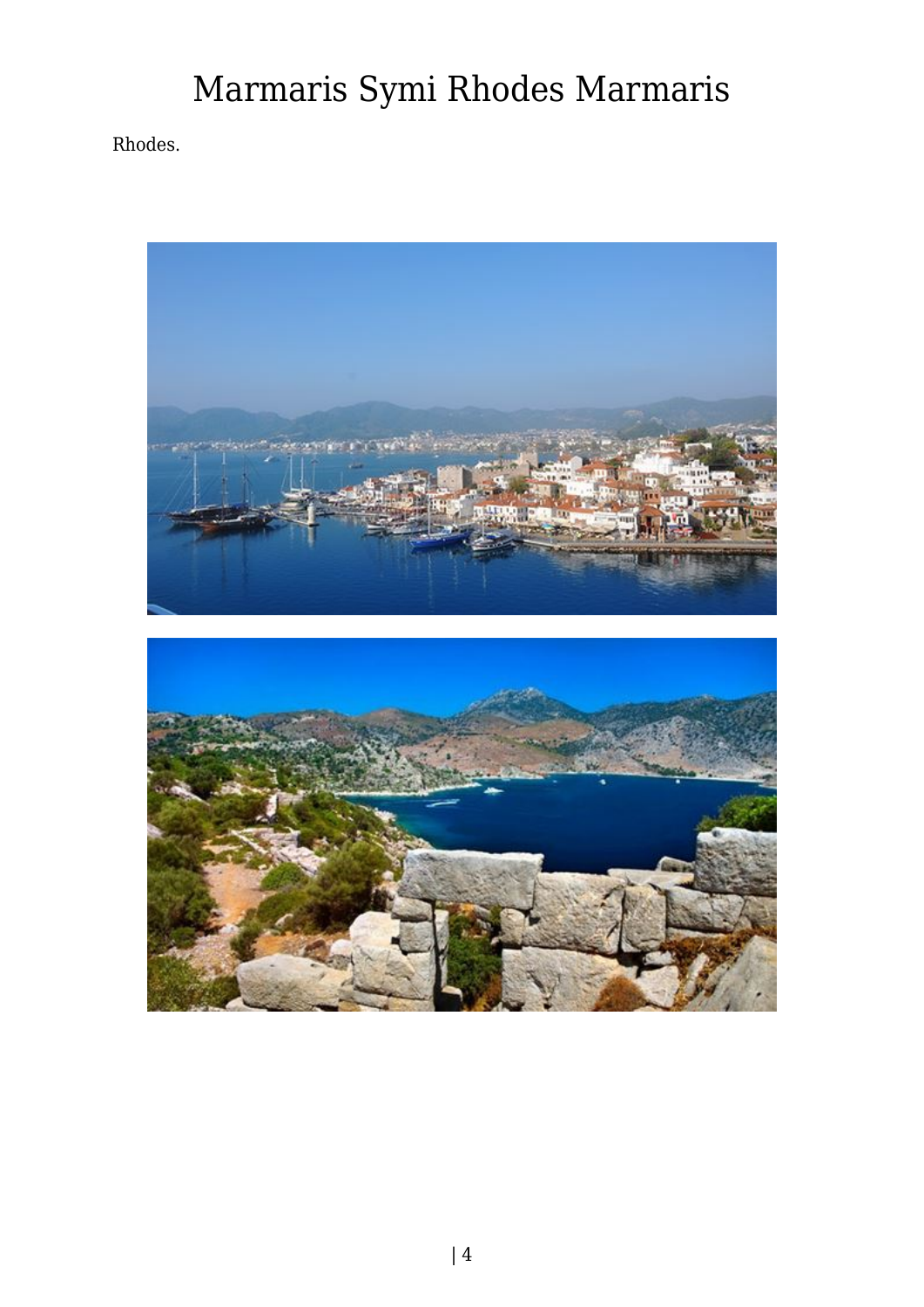

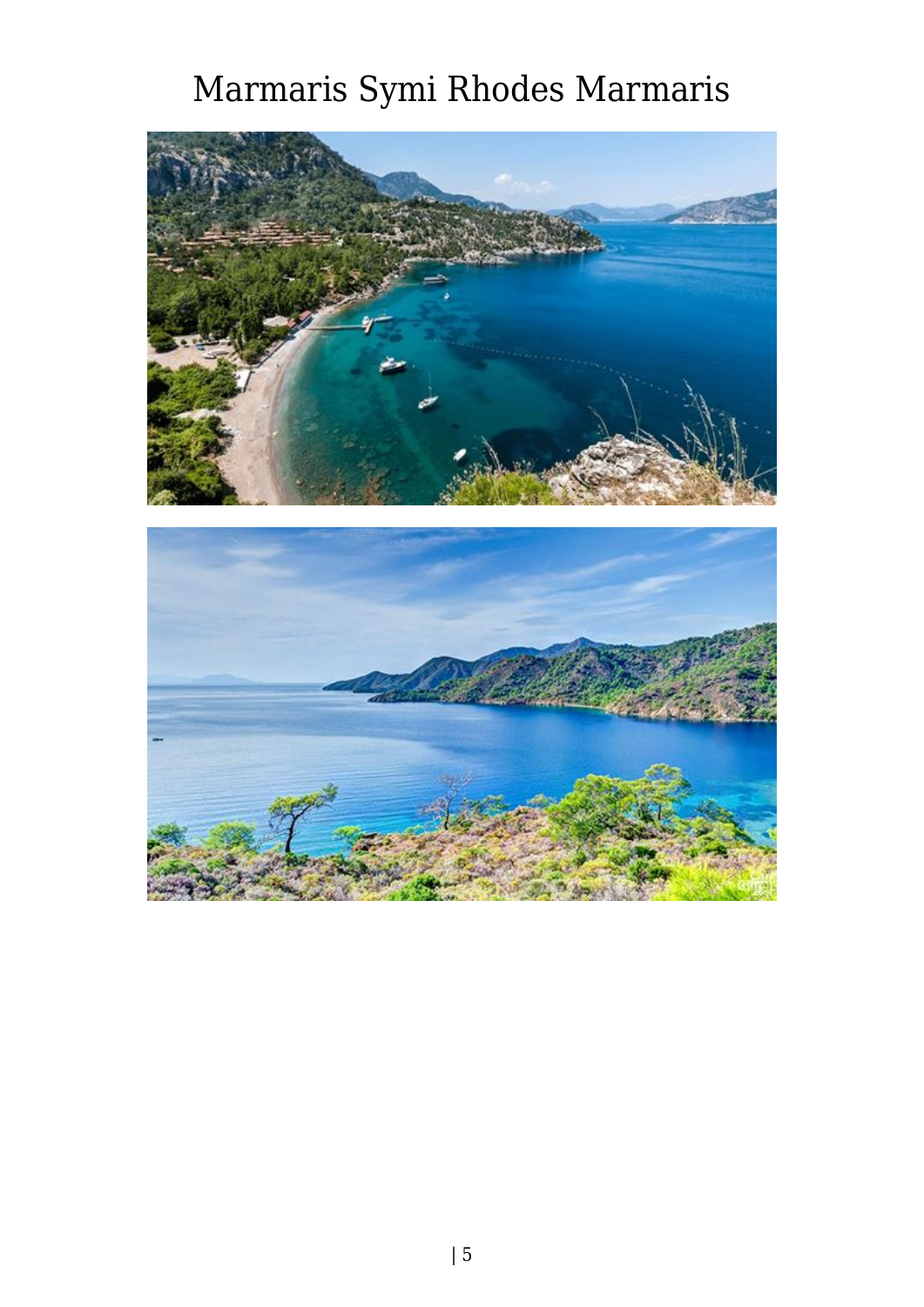